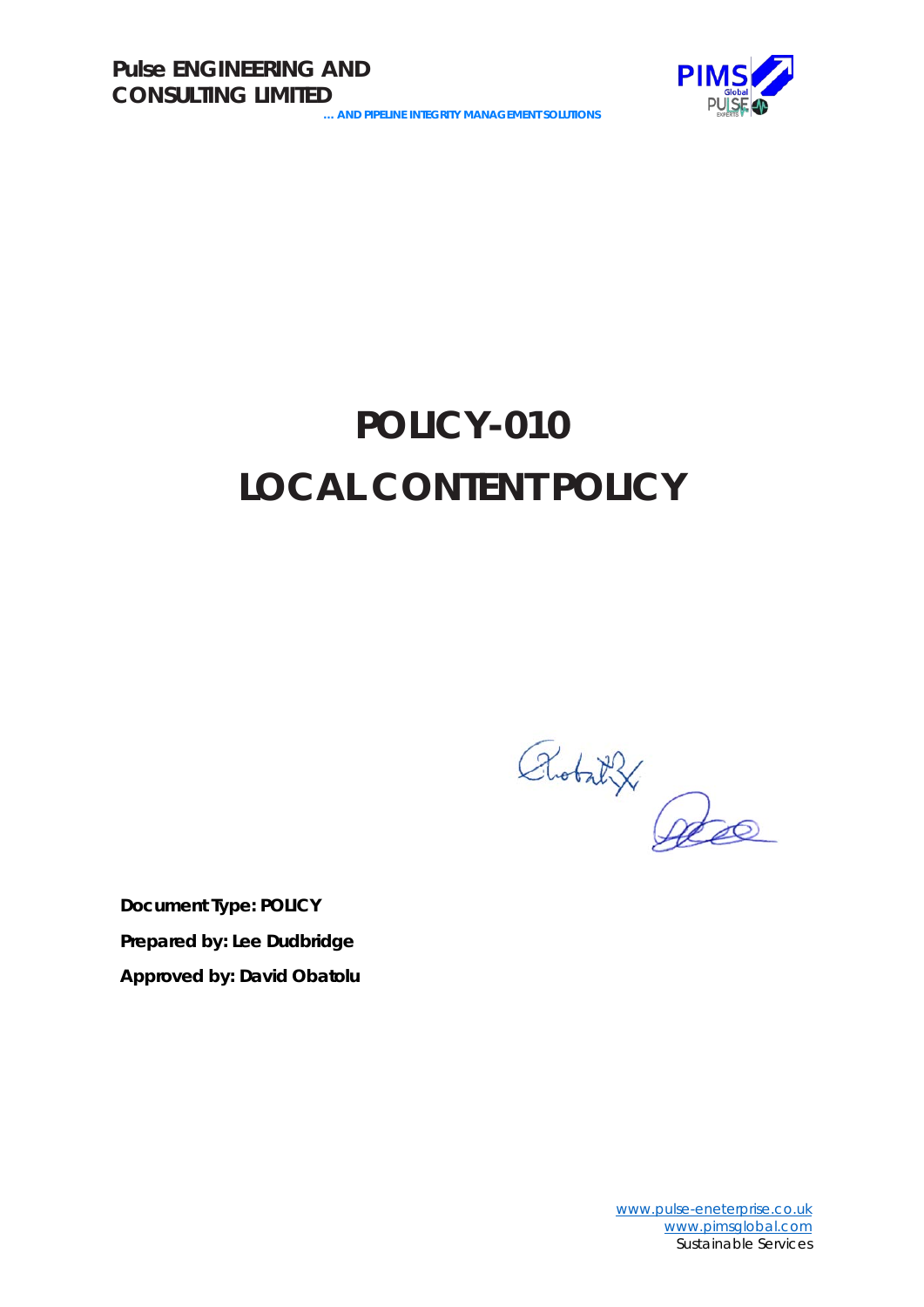

# **POLICY STATEMENT**

PIMS / PULSE is committed to support the sustainable development of the local communities of Nigeria and maximize opportunities for Local Content, in accordance with: Corporate Mission, Vision, Value and Business Goals & Objectives.

The primary reasons for local content development are to:

- 1. Contribute to Nigeria society growth and to the development of local community to achieve mutually beneficial environment for carrying out Petroleum Operations Services;
- 2. Improve the capacity and capability of the Nigeria people and companies in order to secure long-term sustainable commercial benefits for Pulse Engineering and Consulting Limited projects.

#### **Local Content Definition**

- 1. Payments for goods/materials and services/works of Nigeria origin;
- 2. Payments to Nigeria national personnel;
- 3. Statutory payments to the Federal Republic of Nigeria;
- 4. Non-monetary contribution in transferring of knowledge, technologies and know-how.

## **Approach**

We will maximize Local Content, without compromising HSE, Quality and principal contract terms, by:

- 1. Timely identification of opportunities for Local Content based on long and short term contracting demand;
- 2. Development and support of local vendors, contractors and service providers;
- 3. Management of local content realization in a consistent manner throughout Pulse Engineering and Consulting Limited;
- 4. Monitoring of development through the application of Key Performance Indicators and targets.

## **Training**

The following plan should be followed by all rational employee that will be engaged in execution of scopes within Nigeria, current and new starts. Each employee will be subjected to annual appraisal.

- 1. Week 1: Introduction and familiarization, followed by 2 months exposure to equipment/services yard or as helper on jobs;
- 2. Week 8: Attend first internal technical course followed by; 4 months experience running this equipment;
- 3. After 6 months: Receive first technical training competence assessment on the specialisation. Subject to being assessed as competent; attend second internal